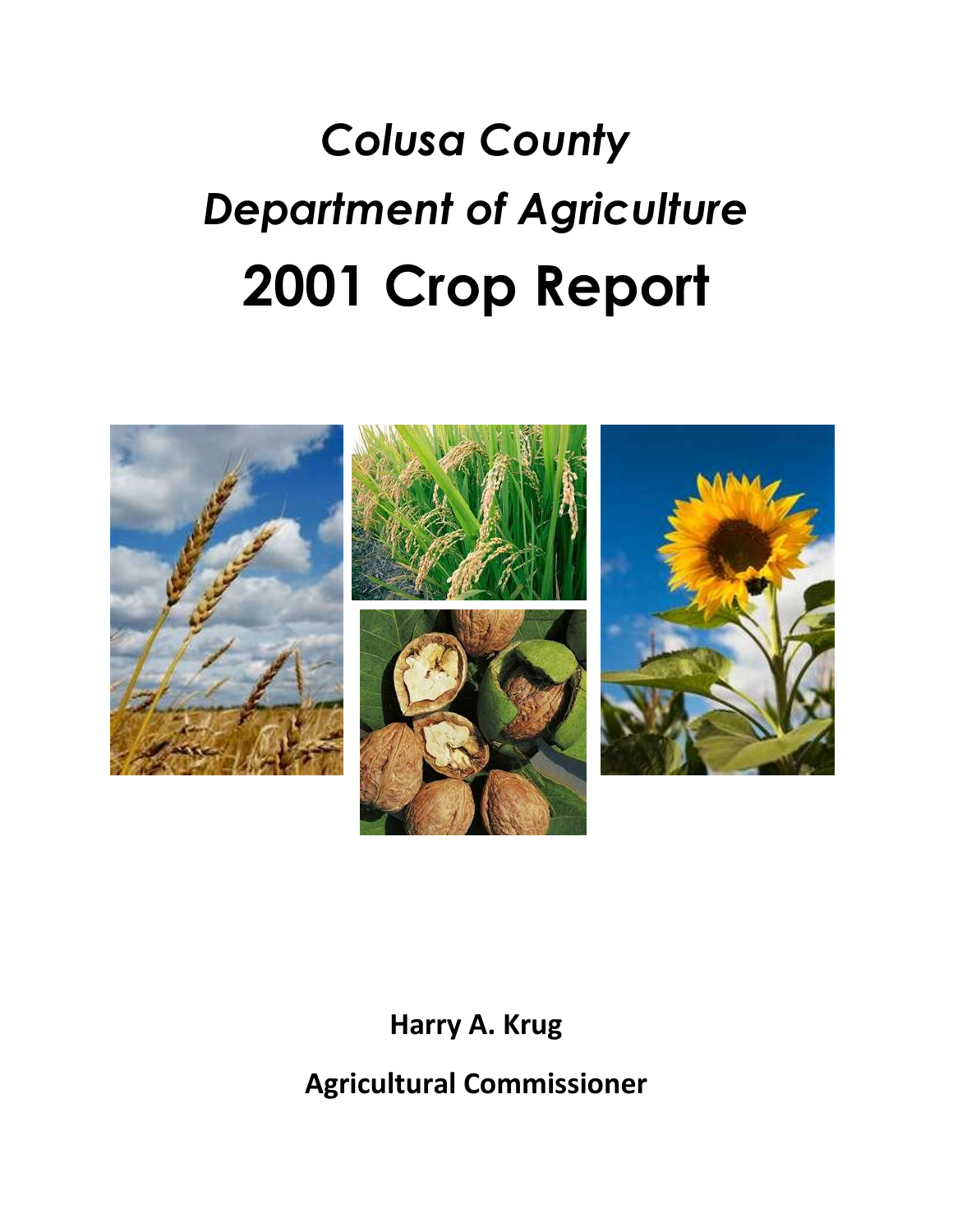

Environmental Affairs. I miss his hard work, smiling face and fun ribbing he would always give me. He was a great loss to Colusa County and the agricultural industry of California. ones we were trying to help in the early days, but we persevered knowing that it was for the best. This was evident by the career path that Bob followed with the California Rice Industry Association as Manager of Manager and I became the Colusa County Agricultural Commissioner. We were friends from the beginning because we spoke the same language about promoting agriculture. He and I were not always understood by the The 2001 Colusa County Crop Report is dedicated to Robert E. Herkert in memory of his untimely passing on December 19, 2000 at the age of 42. I first met Bob in 1988 when he was the Colusa County Farm Bureau

By: Harry A Krug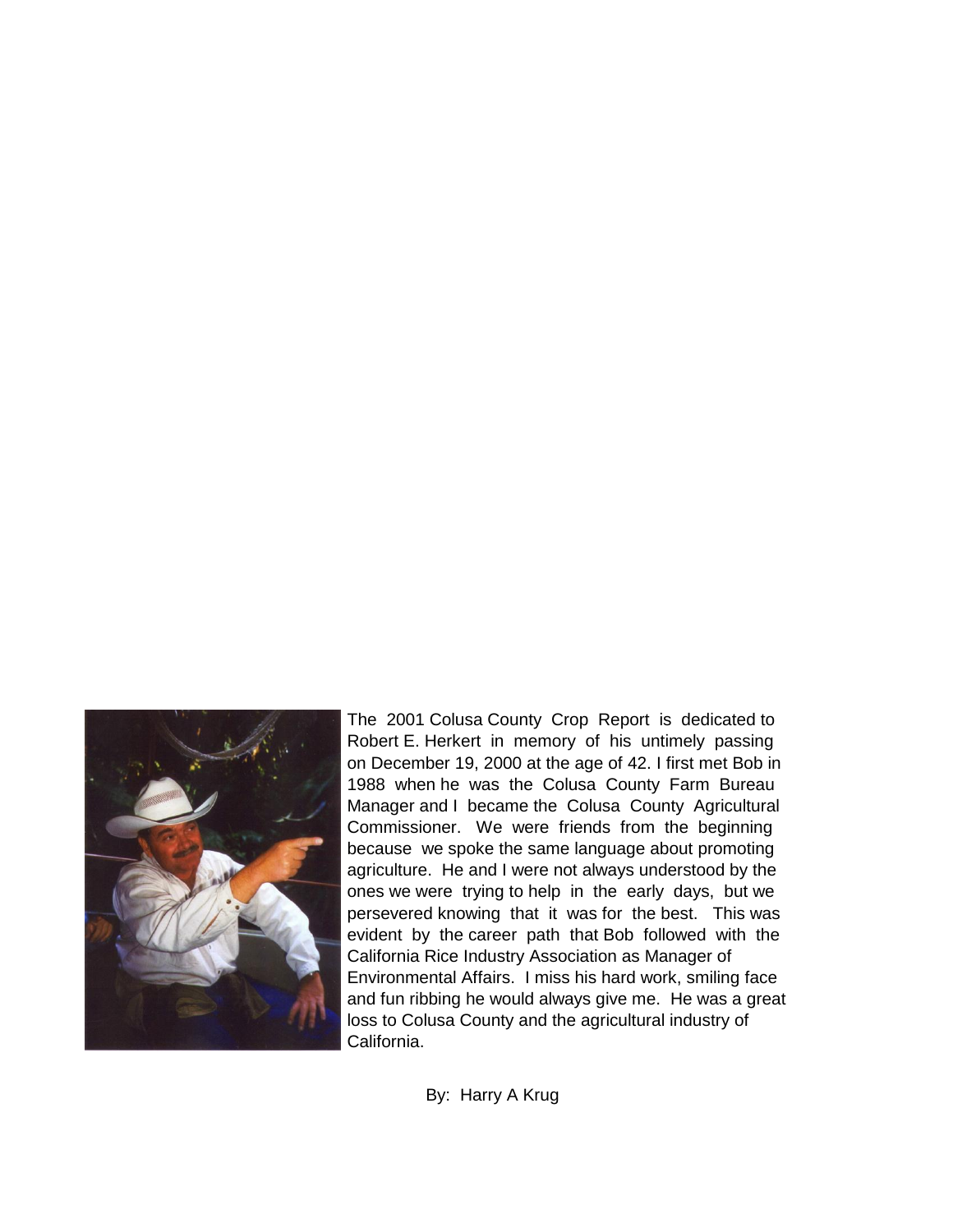

# **FRUIT AND NUT CROPS ACREAGE, PRODUCTION AND VALUE 2001 - 2000**

|                      |              | <b>ACREAGE</b>                                     | PRODUCTION   |                  |             |                      | <b>VALUE</b>               |
|----------------------|--------------|----------------------------------------------------|--------------|------------------|-------------|----------------------|----------------------------|
| <b>CROP</b>          | <b>YEAR</b>  | <b>HARVESTED</b>                                   | PER ACRE     | <b>TOTAL</b>     | <b>UNIT</b> | PER UNIT             | <b>TOTAL</b>               |
| ALMONDS - MEATS      | 2001<br>2000 | 22,250<br>21,800                                   | 0.72<br>0.68 | 16,020<br>14,824 | Ton<br>Ton  | \$1,750<br>1,900     | \$28,035,000<br>28,166,000 |
| ALMONDS - HULLS      | 2001<br>2000 |                                                    |              | 19,890<br>18,530 | Ton<br>Ton  | 55.00<br>70.00       | 1,094,000<br>1,297,000     |
| <b>PRUNES</b>        | 2001<br>2000 | 3,700<br>4,100                                     | 1.15<br>1.75 | 4,255<br>7,175   | Ton<br>Ton  | 750.00<br>860.00     | 3,191,000<br>6,171,000     |
| WALNUTS - ENGLISH    | 2001<br>2000 | 4,460<br>4,250                                     | 1.50<br>1.40 | 6,690<br>5,950   | Ton<br>Ton  | 1,040.00<br>1,160.00 | 6,958,000<br>6,902,000     |
| <b>MISCELLANEOUS</b> | 2001<br>2000 | 3,940<br>$\overline{1}$<br>3,900<br>$\overline{c}$ |              |                  |             |                      | 10,014,000<br>12,308,000   |
| <b>TOTAL</b>         | 2001         | 34.350                                             |              |                  |             |                      | \$49,292,000               |

2000 34,050 54,844,000

1 Includes apples, black walnuts, wine grapes, olives, asian pears, pecans persimmons, fresh prunes and pistachios.

2 Includes black walnuts, wine grapes, olives, asian pears, persimmons, fresh prunes and pistachios.

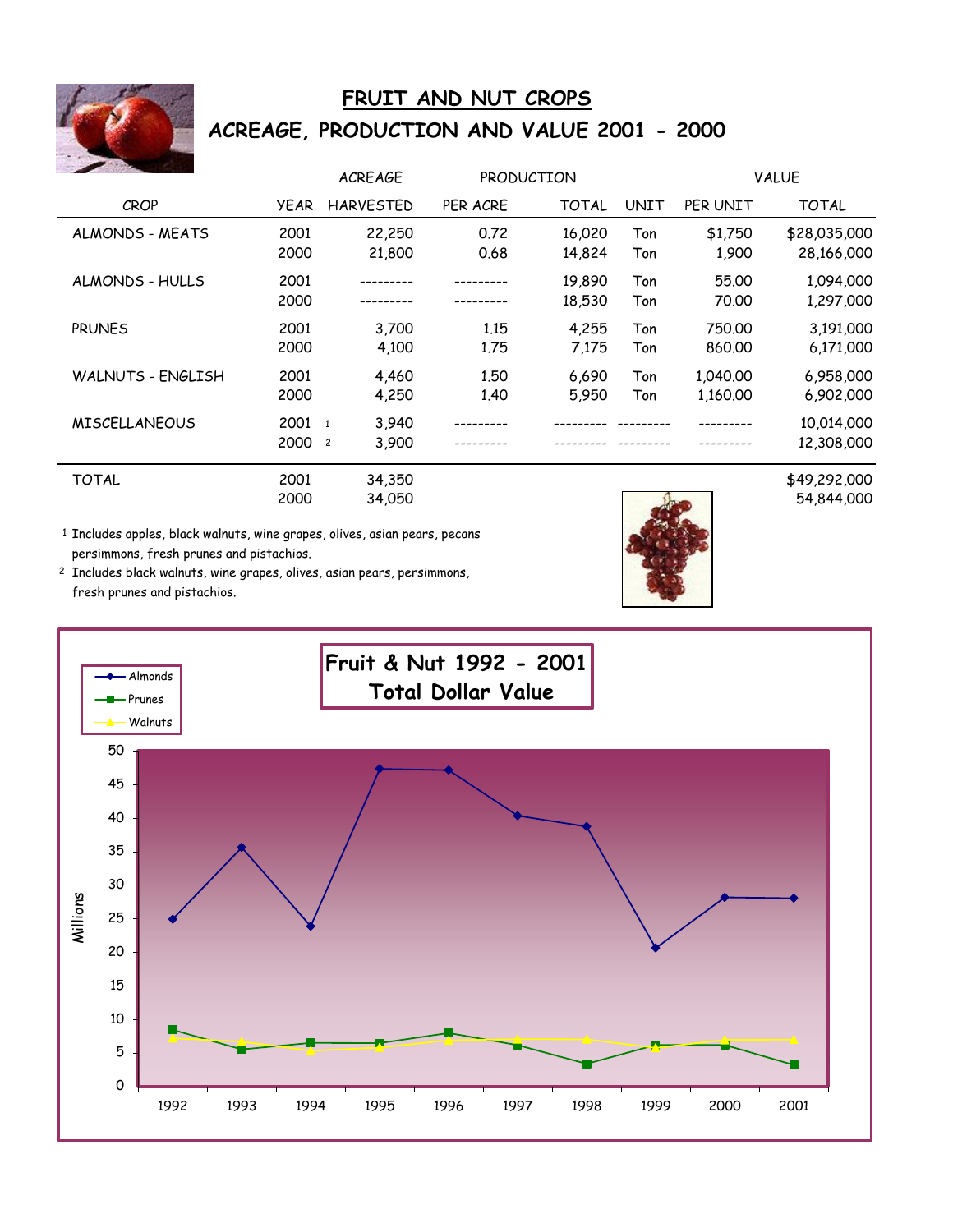

# **VEGETABLE CROPS ACREAGE, PRODUCTION, AND VALUE 2001 - 2000**

|                      |                        | <b>ACREAGE</b> | <b>PRODUCTION</b> |              |      | <b>VALUE</b> |              |
|----------------------|------------------------|----------------|-------------------|--------------|------|--------------|--------------|
| <b>CROPS</b>         |                        | YEAR HARVESTED | PER ACRE          | <b>TOTAL</b> | UNIT | PER UNIT     | <b>TOTAL</b> |
|                      |                        |                |                   |              |      |              |              |
| TOMATOES-PROCESSING  | 2001                   | 20,250         | 36.8              | 745,200      | Ton  | \$49.35      | \$36,776,000 |
|                      | 2000                   | 20,900         | 38.5              | 804,650      | Ton  | 52.00        | 41,842,000   |
|                      |                        |                |                   |              |      |              |              |
| <b>MISCELLANEOUS</b> | 2001<br>$\overline{1}$ | 42             |                   |              |      |              | 78,500       |
|                      | 2000 <sup>2</sup>      | 556            |                   |              |      |              | 1,188,000    |
|                      |                        |                |                   |              |      |              |              |
|                      |                        |                |                   |              |      |              |              |
| <b>TOTAL</b>         | 2001                   | 20,292         |                   |              |      |              | \$36,854,500 |

2000 21,456 43,030,000

 $1$  Includes boysenberries, bell peppers, peas, sweet corn and watermelon.

<sup>2</sup> Includes honeydew melons, peas, sweet corn and watermelon.

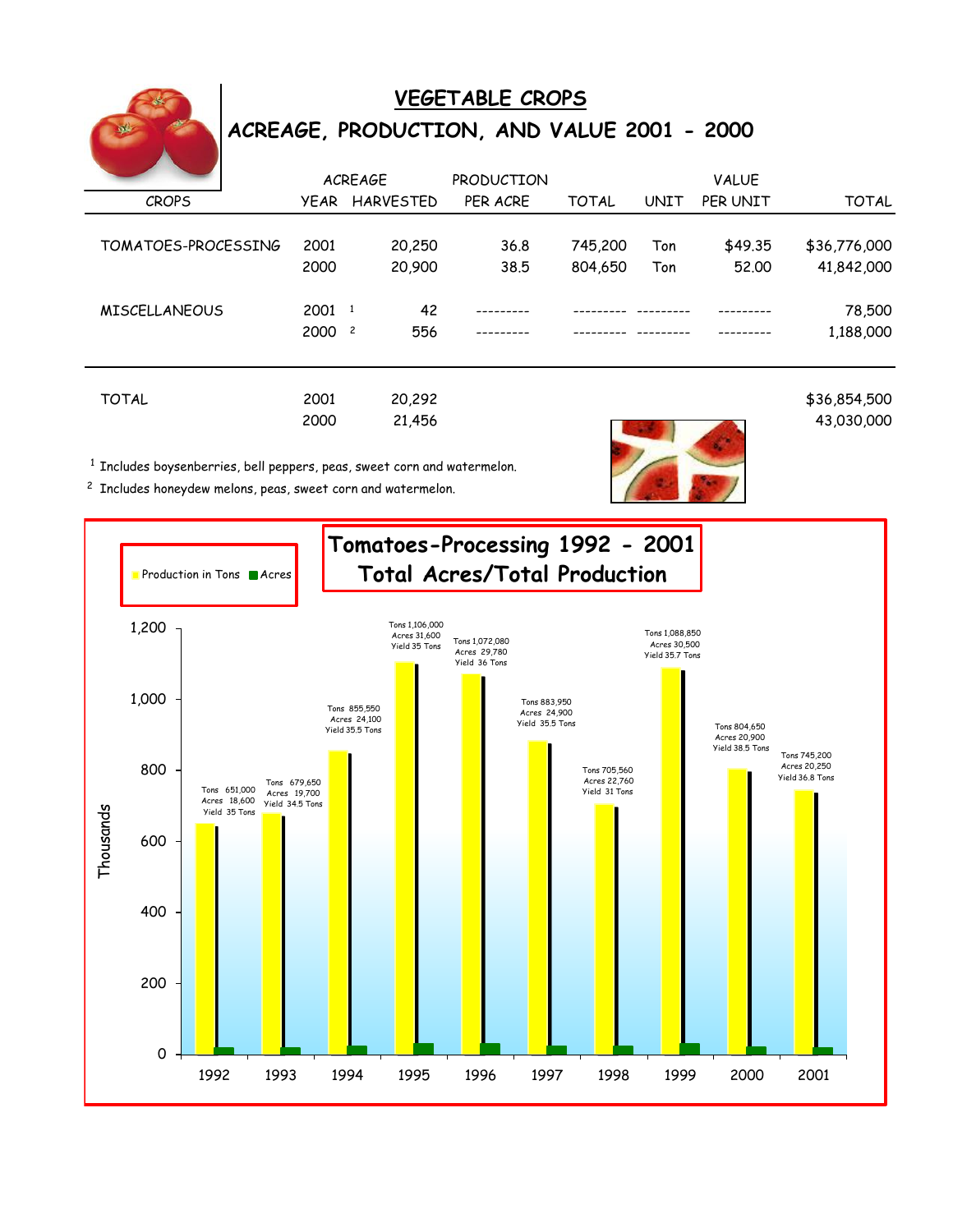

#### **FIELD CROPS**

### **ACREAGE, PRODUCTION AND VALUE 2001 - 2000**

|                                     |                                     | <b>ACREAGE</b>     | PRODUCTION |                  |              |                  | <b>VALUE</b>           |
|-------------------------------------|-------------------------------------|--------------------|------------|------------------|--------------|------------------|------------------------|
|                                     | <b>YEAR</b>                         | <b>HARVESTED</b>   | PER ACRE   | <b>TOTAL</b>     | <b>UNIT</b>  | PER UNIT         | <b>TOTAL</b>           |
| <b>BARLEY</b>                       | 2001                                | 310                | 1.00       | 310              | Ton          | \$80,00          | \$25,000               |
|                                     | 2000                                | 400                | 1.00       | 400              | Ton          | 75.00            | 30,000                 |
| <b>BEANS - DRY</b>                  | 2001                                | 8,250              | 0.95       | 7,838            | Ton          | 600.00           | 4,703,000              |
|                                     | 2000                                | 8,750              | 0.80       | 7,000            | Ton          | 610.00           | 4,270,000              |
| CORN-GRAIN                          | 2001                                | 1,690              | 4.70       | 7,943            | Ton          | 82.00            | 651,000                |
|                                     | 2000                                | 860                | 4.80       | 4,128            | Ton          | 90.00            | 372,000                |
| CORN - WHITE                        | 2001                                | 2,890              | 4.70       | 13,583           | Ton          | 125.00           | 1,698,000              |
|                                     | 2000                                | 2,800              | 5.00       | 14,000           | Ton          | 120.00           | 1,680,000              |
| COTTON - LINT                       | 2001                                | 12,760             | 2.65       | 33,814           | 500#         | 315.00           | 10,651,000             |
|                                     | 2000                                | 10,820             | 2.70       | 29,214           | 500#         | 360.00           | 10,517,000             |
| COTTON - SEED                       | 2001<br>2000                        |                    |            | 14,370<br>16,700 | Ton<br>Ton   | 150.00<br>150.00 | 2,156,000<br>2,505,000 |
| HAY - ALFALFA                       | 2001                                | 4,750              | 7.00       | 33,250           | Ton          | 105.00           | 3,491,000              |
|                                     | 2000                                | 4,450              | 6.50       | 28,925           | Ton          | 75.00            | 2,169,000              |
| HAY - ALFALFA CUBE                  | 2001                                | 1,900              | 7.60       | 14,440           | Ton          | 135.00           | 1,949,000              |
|                                     | 2000                                | 1,800              | 7.30       | 13,140           | Ton          | 105.00           | 1,380,000              |
| $\mathbf{1}$                        | 2001                                | 3,600              | 1.00       | 3,600            | Ton          | 70.00            | 252,000                |
| HAY - GRAIN                         | 2000                                | 4,200              | 1.10       | 4,620            | Ton          | 40.00            | 185,000                |
| PASTURE - IRRIGATED                 | 2001<br>2000                        | 1,000<br>1,000     |            |                  | Acre<br>Acre | 125.00<br>125.00 | 125,000<br>125,000     |
| PASTURE - DRYLAND                   | 2001<br>2000                        | 190,000<br>190,000 |            |                  | Acre<br>Acre | 7.50<br>7.50     | 1,425,000<br>1,425,000 |
| $\overline{c}$<br>PASTURE - STUBBLE | 2001<br>2000                        | -----------        |            |                  | ----         | -----------      | 110,000<br>130,000     |
| $\overline{\mathbf{3}}$             | 2001                                | 111,250            | 4.15       | 461,688          | Ton          | 249.80           | 115,330,000            |
| <b>RICE</b>                         | 2000                                | 147,270            | 4.00       | 589,080          | Ton          | 271.40           | 159,876,000            |
| <b>SAFFLOWER</b>                    | 2001                                | 10,750             | 1.20       | 12,900           | Ton          | 220.00           | 2,838,000              |
|                                     | 2000                                | 11,600             | 1.10       | 12,760           | Ton          | 280.00           | 3,573,000              |
| <b>SUGARBEETS</b>                   | 2001                                | 0                  | 0.00       | 0                | Ton          | 0.00             | 0                      |
|                                     | 2000                                | 750                | 28.00      | 21,000           | Ton          | 38.53            | 809,000                |
| <b>WHEAT</b>                        | 2001                                | 22,600             | 2.40       | 54,240           | Ton          | 82.00            | 4,448,000              |
|                                     | 2000                                | 18,900             | 2.50       | 47,250           | Ton          | 84.00            | 3,969,000              |
| MISCELLANEOUS                       | 2001<br>$\overline{4}$<br>2000<br>5 |                    |            |                  | ----         |                  | 2,285,000<br>2,508,000 |
| <b>TOTAL</b>                        | 2001                                | 371,750            |            |                  |              |                  | \$152,137,000          |

<sup>1</sup> Includes wheat, barley, oats, sudangrass and volunteer grain hay.

<sup>2</sup> Includes alfalfa, wheat and barley stubble.

<sup>3</sup> Includes Market Loss Assistance payment to growers.

<sup>4</sup> Includes bean, rice and wheat straw, ornamental gourds and corn, sorghum grain, organic rice and vetch.

<sup>5</sup> Includes bean, rice and wheat straw, millet grain, sorghum grain, organic beans, organic rice and organic safflower.



2000 403,600 195,523,000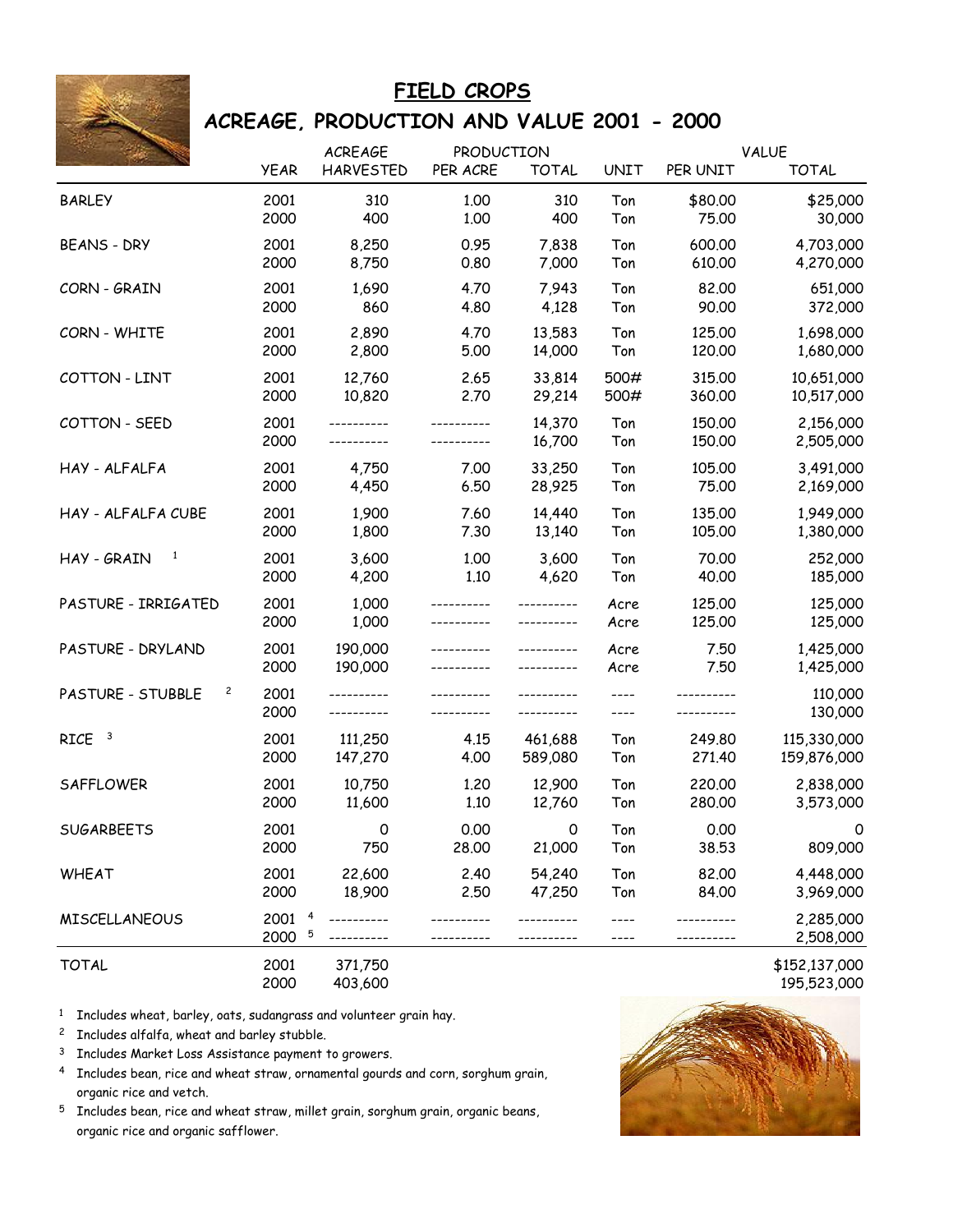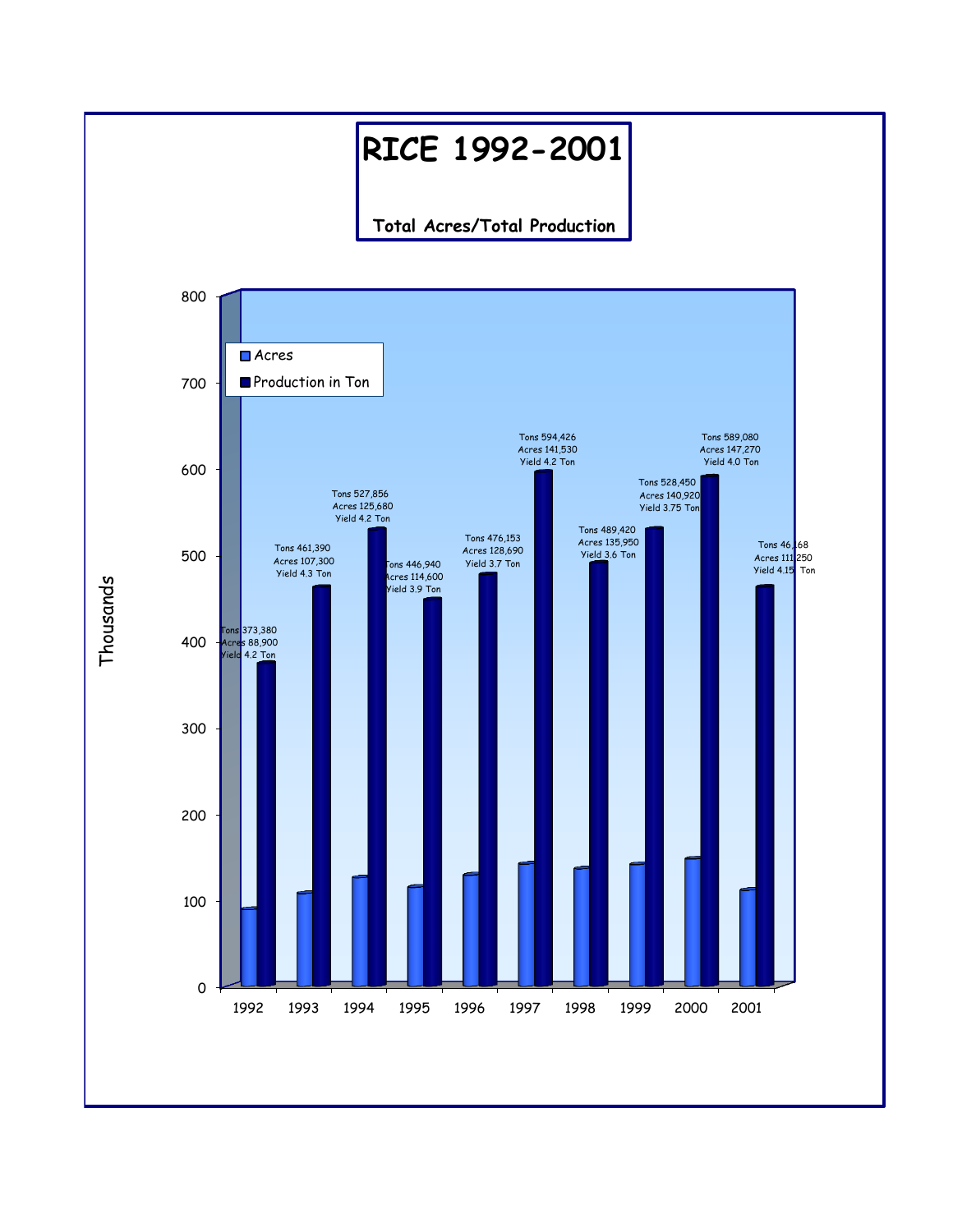

### **SEED CROPS ACREAGE, PRODUCTION AND VALUE 2001 - 2000**

|                      |             | <b>ACREAGE</b>        |          | PRODUCTION   |      |          | <b>VALUE</b> |
|----------------------|-------------|-----------------------|----------|--------------|------|----------|--------------|
| <b>CROP</b>          | <b>YEAR</b> | <b>HARVESTED</b>      | PER ACRE | <b>TOTAL</b> | UNIT | PER UNIT | <b>TOTAL</b> |
| <b>BEANS</b>         | 2001        | 1,330                 | 1,800    | 2,394,000    | Lb.  | \$0.32   | \$766,000    |
|                      | 2000        | 3,110                 | 1,700    | 5,287,000    | Lb.  | 0.34     | 1,798,000    |
| <b>RICE</b><br>1     | 2001        | 6.370                 | 8,100    | 51,597,000   | Lb.  | 0.13     | 6,708,000    |
|                      | 2000        | 7,730                 | 8,000    | 61,840,000   | Lb.  | 0.13     | 8,039,000    |
| <b>SUNFLOWERS</b>    | 2001        | 475                   | 1,400    | 665,000      | Lb.  | 0.42     | 279,000      |
|                      | 2000        | 1,110                 | 1,500    | 1,665,000    | Lb.  | 0.40     | 666,000      |
| <b>WHEAT</b>         | 2001        | 940                   | 4,500    | 4,230,000    | Lb.  | 0.05     | 212,000      |
|                      | 2000        | 600                   | 5,000    | 3,000,000    | Lb.  | 0.05     | 150,000      |
| <b>MISCELLANEOUS</b> | 2001        | 128<br>$\overline{c}$ |          |              |      |          | 77,500       |
|                      | 2000        | 344<br>3              |          |              |      |          | 209,000      |
| <b>TOTAL</b>         | 2001        | 9,243                 |          |              |      |          | \$8,042,500  |



2000 12,894 10,862,000

#### **NON-CERTIFIED SEED CROPS**

|                      |              | <b>ACREAGE</b>                        |          | <b>PRODUCTION</b> |      |          | <b>VALUE</b>           |
|----------------------|--------------|---------------------------------------|----------|-------------------|------|----------|------------------------|
| <b>CROP</b>          | <b>YEAR</b>  | <b>HARVESTED</b>                      | PER ACRE | <b>TOTAL</b>      | UNIT | PER UNIT | <b>TOTAL</b>           |
| <b>CUCUMBERS</b>     | 2001         | 1,700                                 | 235      | 399,500           | Lb.  | \$6.60   | \$2,637,000            |
|                      | 2000         | 3,375                                 | 340      | 1,147,500         | Lb.  | 5.10     | 5,852,000              |
| <b>MELONS</b>        | 2001         | 525                                   | 450      | 236,250           | Lb.  | 2.90     | 685,000                |
|                      | 2000         | 175                                   | 490      | 85,750            | Lb.  | 2.35     | 202,000                |
| <b>ONIONS</b>        | 2001         | 1,120                                 | 470      | 526,400           | Lb.  | 15.50    | 8,159,000              |
|                      | 2000         | 1,320                                 | 580      | 765,600           | Lb.  | 15.10    | 11,561,000             |
| <b>CARROTS</b>       | 2001         | 355                                   | 490      | 173,950           | Lb.  | 7.40     | 1,287,000              |
|                      | 2000         | 490                                   | 740      | 362,600           | Lb.  | 6.60     | 2,393,000              |
| <b>PUMPKINS</b>      | 2001         | 260                                   | 350      | 91,000            | Lb.  | 7.80     | 710,000                |
|                      | 2000         | 280                                   | 405      | 113,400           | Lb.  | 4.00     | 454,000                |
| SQUASH               | 2001         | 1,530                                 | 352      | 538,560           | Lb.  | 4.70     | 2,531,000              |
|                      | 2000         | 1,820                                 | 370      | 673,400           | Lb.  | 4.90     | 3,300,000              |
| <b>WATERMELONS</b>   | 2001         | 1,485                                 | 245      | 363,825           | Lb.  | 3.30     | 1,201,000              |
|                      | 2000         | 2,820                                 | 330      | 930,600           | Lb.  | 2.90     | 2,699,000              |
| <b>MISCELLANEOUS</b> | 2001<br>2000 | 1,035<br>$\overline{4}$<br>1,130<br>5 |          |                   |      |          | 1,818,000<br>1,965,000 |
|                      |              |                                       |          |                   |      |          |                        |

TOTAL 2001 8,010 8.000 \$19,028,000 2000 11,410 28,426,000

1 Includes Market Loss Assistance payment to growers.

2 Includes asparagus and cotton.

3 Includes asparagus, cotton, peas, safflower and sudangrass.

4 Includes cabbage, cauliflower, celery, chard, collards, herbs, kale, kohlrabi, leeks, parsley, peas, peppers, radishes, sudangrass, sunflowers, tomatoes, turnips, organic herbs, spices & flowers.

5 Includes cabbage, celery, chard, collards, gourds, herbs, kale, kohlrabi, parsley, peas, sudangrass, sunflowers, turnips, organic herbs, spices and flowers.

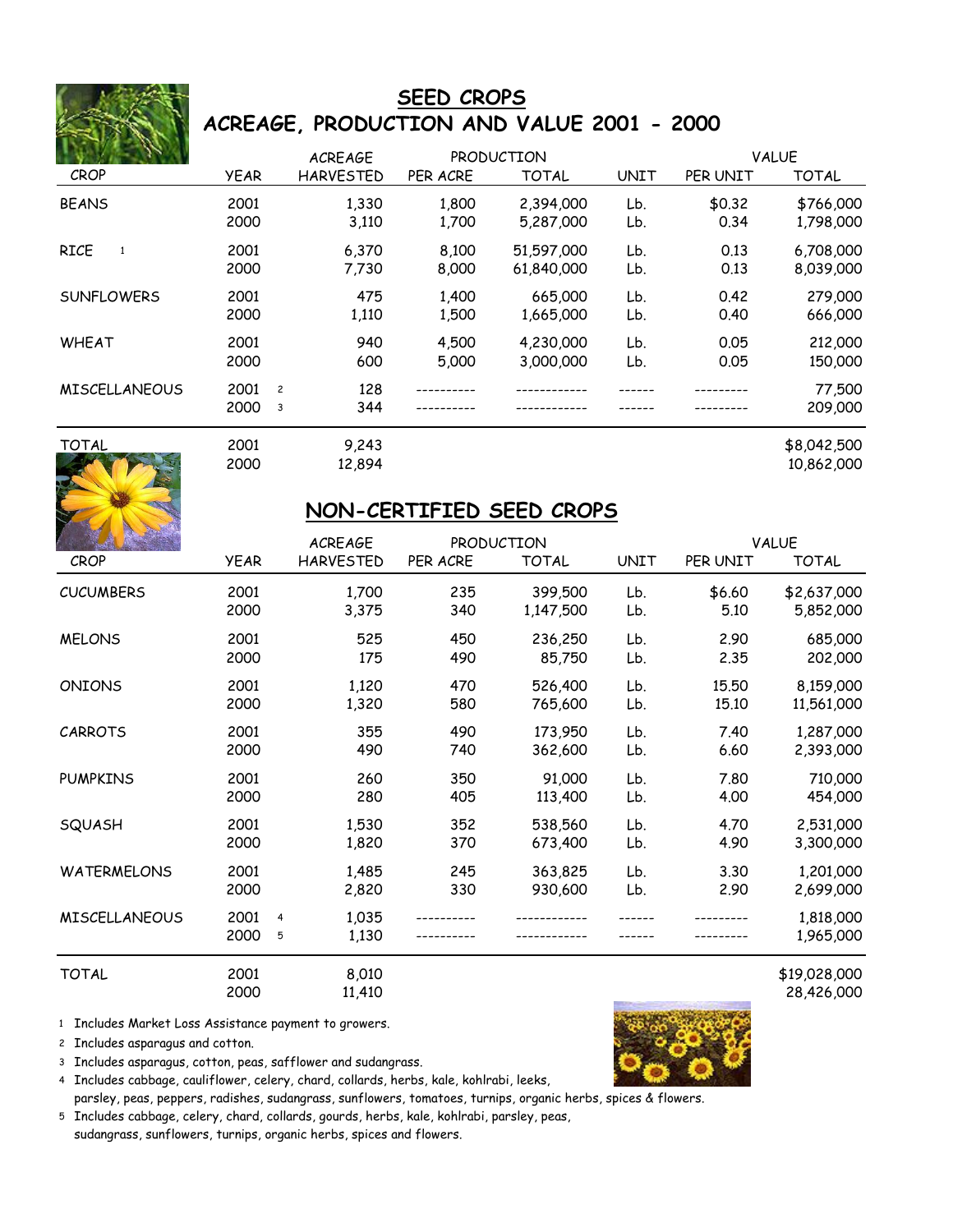

# **LIVESTOCK PRODUCTION AND VALUE 2001 - 2000**

|                      |                                  | <b>NUMBER OF</b> |                   |      |          | <b>VALUE</b> |
|----------------------|----------------------------------|------------------|-------------------|------|----------|--------------|
| <b>ITEMS</b>         | <b>YEAR</b>                      | <b>HEADS</b>     | <b>LIVEWEIGHT</b> | UNIT | PER UNIT | <b>TOTAL</b> |
| CATTLE AND CALVES    | 2001                             | 24,500           | 134,750           | Cwt. | \$74.20  | \$9,998,000  |
|                      | 2000                             | 23,400           | 128,700           | Cwt. | 83,00    | 10,682,000   |
| SHEEP AND LAMBS      | 2001                             | 4,900            | 5,390             | Cwt. | 71,00    | 383,000      |
|                      | 2000                             | 4,600            | 5,060             | Cwt. | 79.00    | 400,000      |
| <b>MISCELLANEOUS</b> | $2001$ <sup>1</sup>              |                  |                   |      |          | 155,000      |
|                      | 2000<br>$\overline{\phantom{a}}$ |                  |                   |      |          | 125,000      |

<sup>1</sup> Includes goats, hogs and quail.

<sup>2</sup> Includes hogs, pheasants and quail.





## **LIVESTOCK PRODUCTS 2001 - 2000**

|                      |             |            |             |          | <b>VALUE</b> |
|----------------------|-------------|------------|-------------|----------|--------------|
| <b>ITEMS</b>         | <b>YEAR</b> | PRODUCTION | <b>UNIT</b> | PER UNIT | <b>TOTAL</b> |
|                      |             |            |             |          |              |
| MILK - MARKET        | 2001        | 11,777     | Cwt.        | \$17.06  | \$201,000    |
|                      | 2000        | 13,378     | Cwt.        | 13.60    | 182,000      |
| <b>MISCELLANEOUS</b> | 2001        |            |             |          | 5,000        |
|                      | 2000        |            |             |          | 9,000        |
| <b>TOTAL</b>         | 2001        |            |             |          | \$206,000    |
|                      | 2000        |            |             |          | 191,000      |

<sup>1</sup> Includes wool.



TOTAL 2001 2001 2001 2001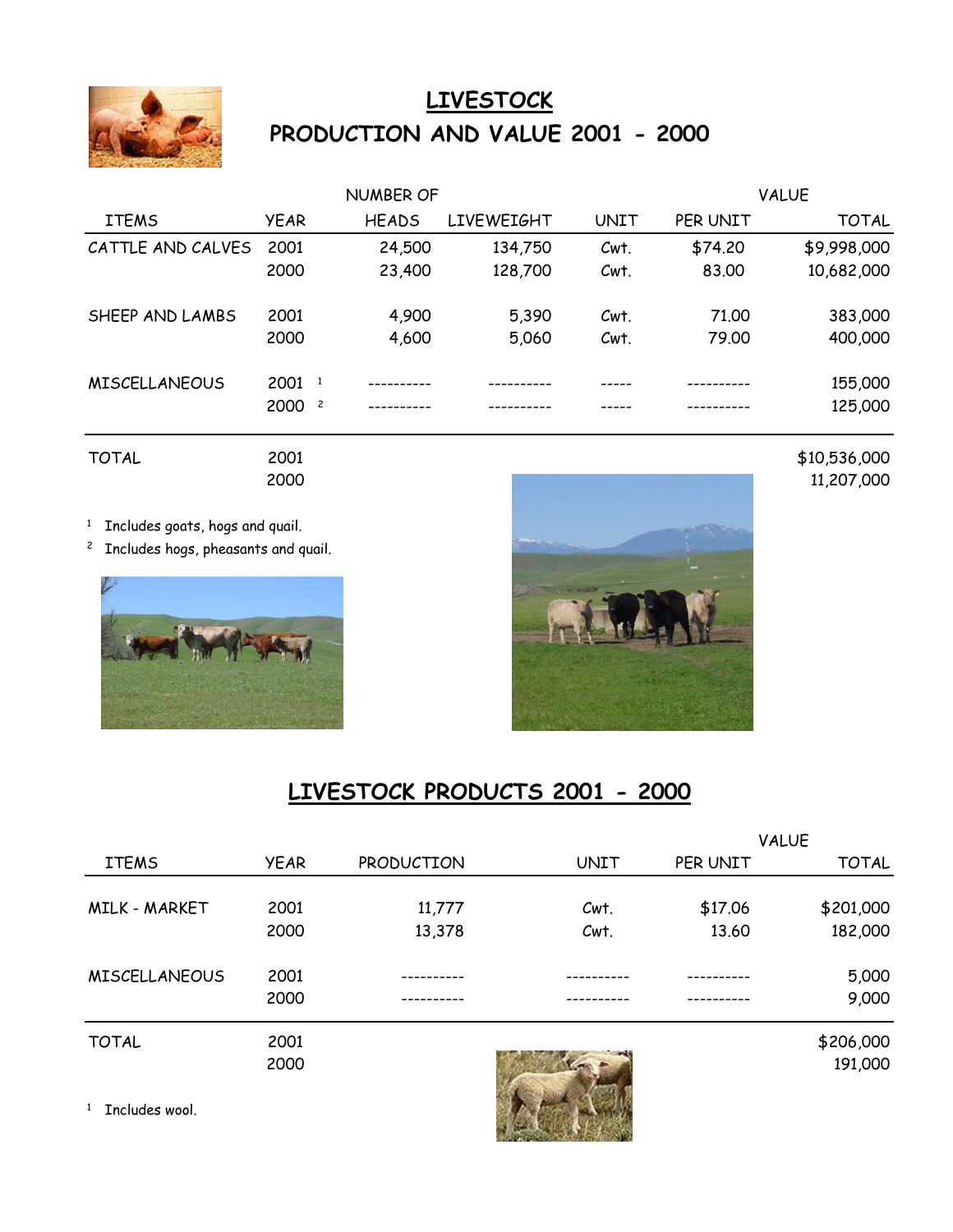## **TEN LEADING FARM COMMODITIES**

## **2001 - 2000**

|                          |               | 2001           | 2000           |
|--------------------------|---------------|----------------|----------------|
| <b>RICE</b>              | \$115,330,000 |                |                |
| TOMATOES - PROCESSING    | 36,776,000    | $\overline{c}$ | $\overline{c}$ |
| ALMONDS - MEATS          | 28,035,000    | 3              | 3              |
| COTTON - LINT            | 10,651,000    | 4              | 6              |
| CATTLE AND CALVES        | 9,998,000     | 5              | 5              |
| ONION - SEED             | 8,159,000     | 6              | 4              |
| <b>WALNUTS - ENGLISH</b> | 6,958,000     | 7              | 8              |
| RICE - SEED              | 6,708,000     | 8              | 7              |
| DRY BEANS                | 4,703,000     | 9              | 11             |
| <b>WHEAT</b>             | 4,448,000     | 10             | 12             |
|                          |               |                |                |

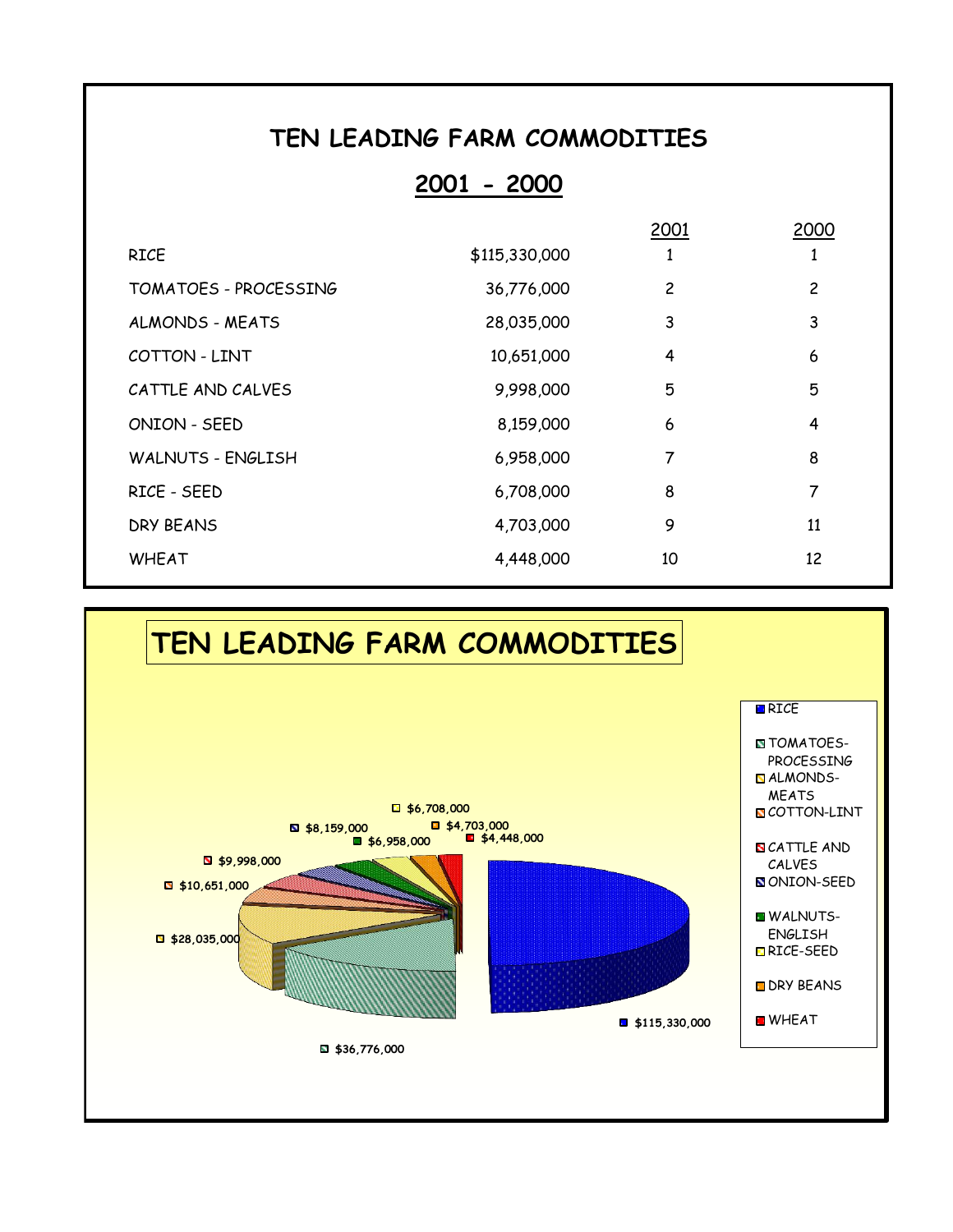## **TEN YEAR COMPARISON**

**2001 - 1992**

| 2001 | <b>GRAND TOTAL</b> | 277,826,000 |
|------|--------------------|-------------|
| 2000 | <b>GRAND TOTAL</b> | 345,906,000 |
| 1999 | <b>GRAND TOTAL</b> | 351,278,000 |
| 1998 | <b>GRAND TOTAL</b> | 293,633,000 |
| 1997 | <b>GRAND TOTAL</b> | 322,922,000 |
| 1996 | <b>GRAND TOTAL</b> | 306,908,000 |
| 1995 | <b>GRAND TOTAL</b> | 304,900,000 |
| 1994 | <b>GRAND TOTAL</b> | 284,931,000 |
| 1993 | <b>GRAND TOTAL</b> | 273,475,000 |
| 1992 | <b>GRAND TOTAL</b> | 238,222,000 |
|      |                    |             |